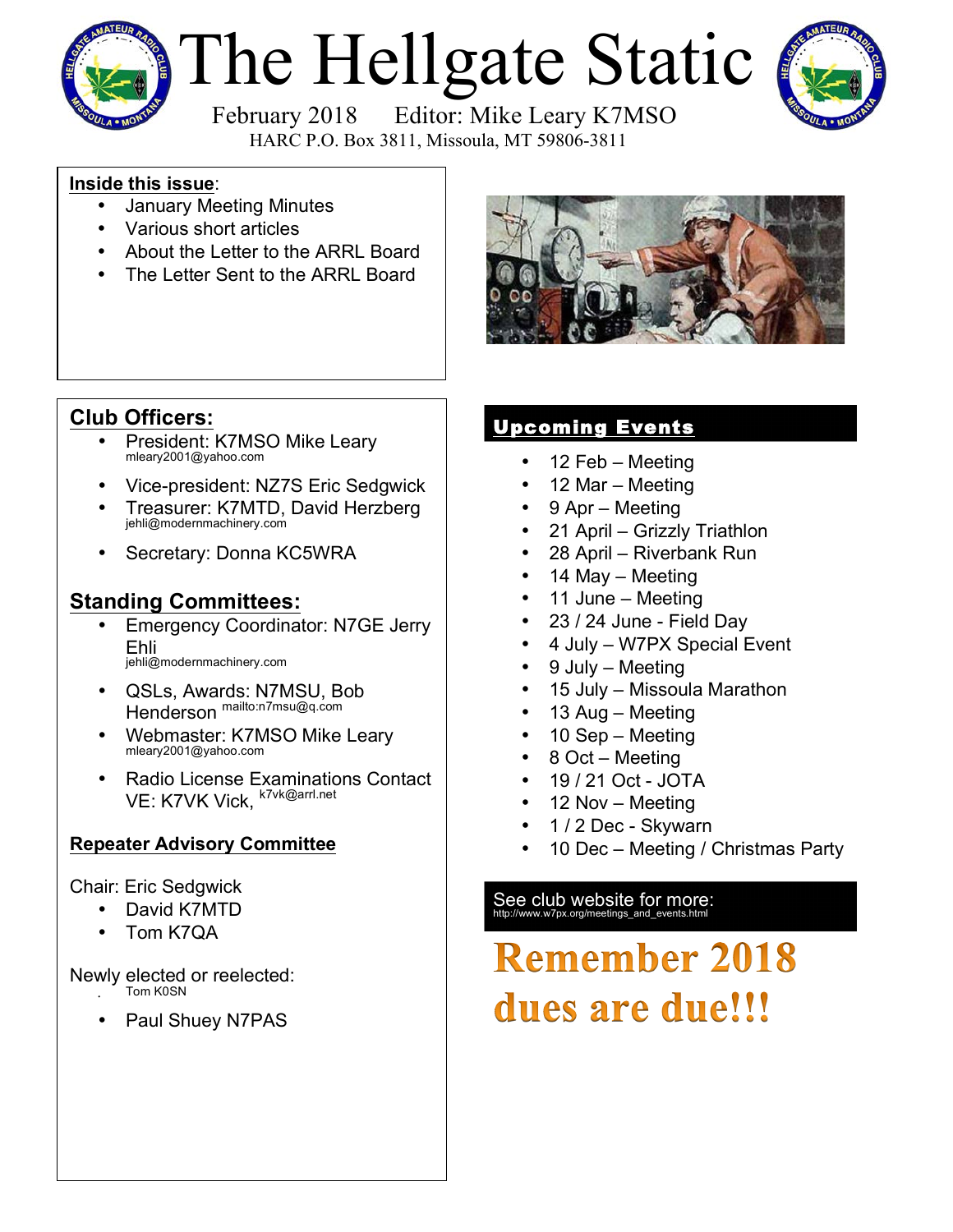### **January Meeting Minutes**

**Attendance:** Donna Pecastaing KC5WRA, Daniel Somerlott KI7HLW, Jim Henningfeld, Dan Boldra N7DWB, Bryce Rowe KI7LMV, Elaine Case KS7LDS, Gary Bruce K7OIJ, Bryce Nordgren AF7RQ, Jim Gillan KF7OFR, Jerry Ehli N7GE, Paul Shuey N7PAS, Jerri Shuey N7JGS, Rich Kingdon K7QNZ, Dick Walton W7XT, Tom Hellem K0SN, Tom McGinley K7QA, Terry Cook KF7BQ, Greg Lee NL7WB, David Herzberg K7MTD, Eric Sedgwick NZ7S, Mike Leary K7MSO

**Approval of last meetings minutes:** Approved

**Approval of Treasurer's Report:** Approved

**Repeater Committee Report:** Paul reports that the links for 80 and 96 are down.

**HF Committee Report:** club surplus equipment – Paul N7PAS is working on the HT101, needs WD11 and WD12 tubes. Dick W7XT has the Kenwood TS 520 and has not been able to evaluate it, yet.

**Recent Events:** Skywarn went really well. We had two radios and two antennas. We used their TS-2000. We helped the WS make contact with other NOAA weather offices in the region on two different SHARES frequencies. The WS station needs their own antenna.

The HARC Christmas dinner was good. No complaints about food. Program by Bryce AF7RQ received lots of good comments.

**Upcoming Events:** The following events were approved for the club.

TOSRV and Ovando Gran Fondo are cancelled indefinitely.

- 21 April : Griz Triathlon
- 28 April: Riverbank Run
- $23 24$  June: Field Day
- 4 July: Special Event at the Fort
- 15 July: JOTA
- $-19-21$  Oct: JOTA
- $1 2$  Dec: Skywarn
- 10 December: Christmas Party
- Trail Run: Bryce will get info

### **Net Control Operators:**

Jan 10 Eric NZ7S Jan 17 David K7MTD Jan 24 Paul N7PAS Jan 31 Jerri N7JGS Feb 7 Donna KC5WRA

**January ARRL Board Meeting:** Dick W7XT presented on proposals to be brought before the ARRL board in its January meeting. Some items are cause for concern.

Motion made to have HF Committee draft letter expressing clubs alarm about these certain proposed policies to be considered by the ARRL board at their January meeting. Motion passed.

### **Adjournment**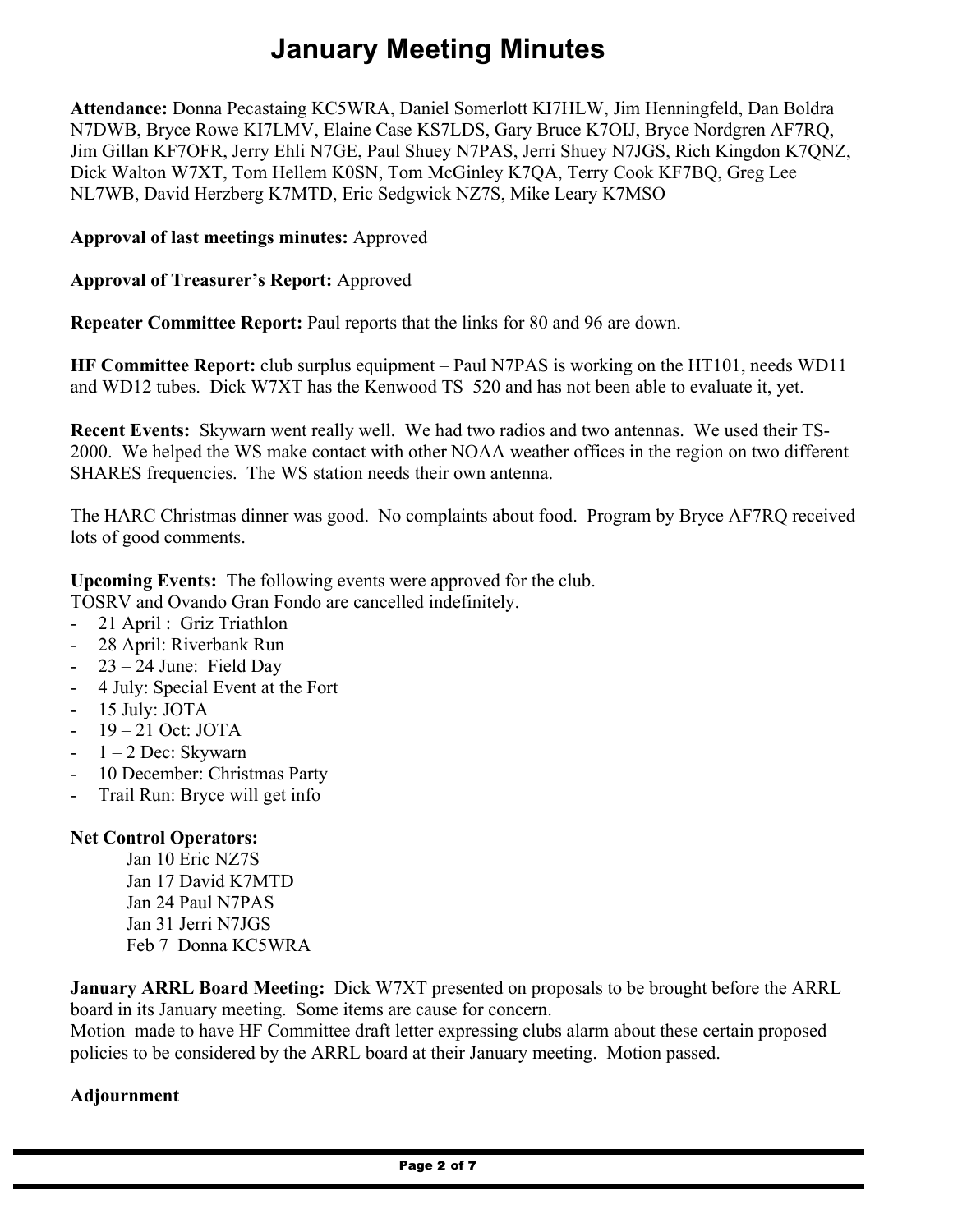

The Hellgate Static

 February 2018 Editor: Mike Leary K7MSO HARC P.O. Box 3811, Missoula, MT 59806-3811

### **2018 begins with six successful License Candidates**

From K7VK, Vick January 8 session Congratulations to: General: KI7LMV Bryce

> Technician: KI7THN Lynn KI7THO Michael KI7THP Richard KI7THQ Ernie

Thanks to HARC Volunteer Examiners: **K7OIJ, N7GE & N7PAS**.

The **next scheduled examination session is February 12,** 5:30 PM.

### **International Grid Chase Contest – during All of 2018!**

From K7VK, Vick

This ARRL **year-long contest**, http://www.arrl.org/international-grid-chase-2018, is underway. Five Hellgaters are making lots of contacts as of the end of January. In **second place** for Montana is **K7MTD**, Dave. Catching up quickly in fourth, fifth, sixth and seventh places are **K0SN**, Tom; **NZ7M**, Sid; **W7EE** (xN7DXT), Gary and **K7QA**, Tom. You too can join in the fun. Make those contacts, HF & VHF and get them submitted to the ARRL's LoTW (http://www.arrl.org/logbook-of-the-world).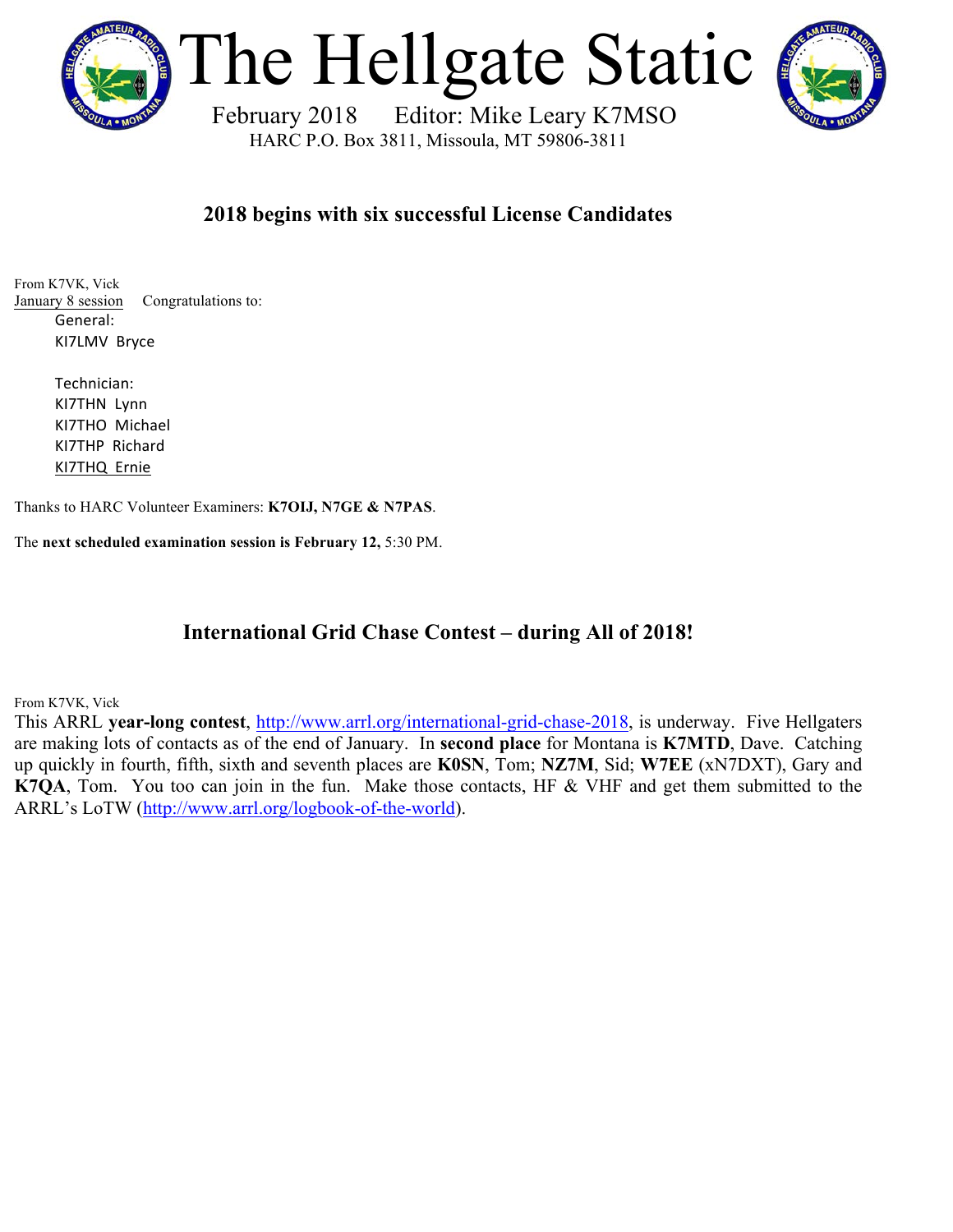### **Former Hellgate ARC Member is Colorado's 11th Mountain Goat**

From K7VK, Vick

Former Hellgater, K7PX, Steve Schlang is the latest **Summits on the Air operator** (SOTA) and the 11<sup>th</sup> in Colorado to achieve **Mountain Goat** award status. Steve completed his 1,000th summit-point on January 25. He scrambled up 175 summits making the minimum of 4 radio contacts on each and did this just short of two years of active SOTA activations, a real accomplishment. SOTA info at: http://www.sota.org.uk/.

Many in HARC remember Steve's summer and winter campouts with his home-built radios. Having moved to Colorado he didn't let up scrambling summits. Congratulations Steve!



 **K7PX** at 14, 100'

Photo by Steve, wG0AT and he says: "Some Ham Radio OPs prefer to sit in their warm basement to operate their gear …but then there's Steve who instead likes to play radio at 14,110' in sub zero temps (-20F) in 20-40 knot winds barely able to stand up? "Fun" is in the eye of the beholder - someone once said."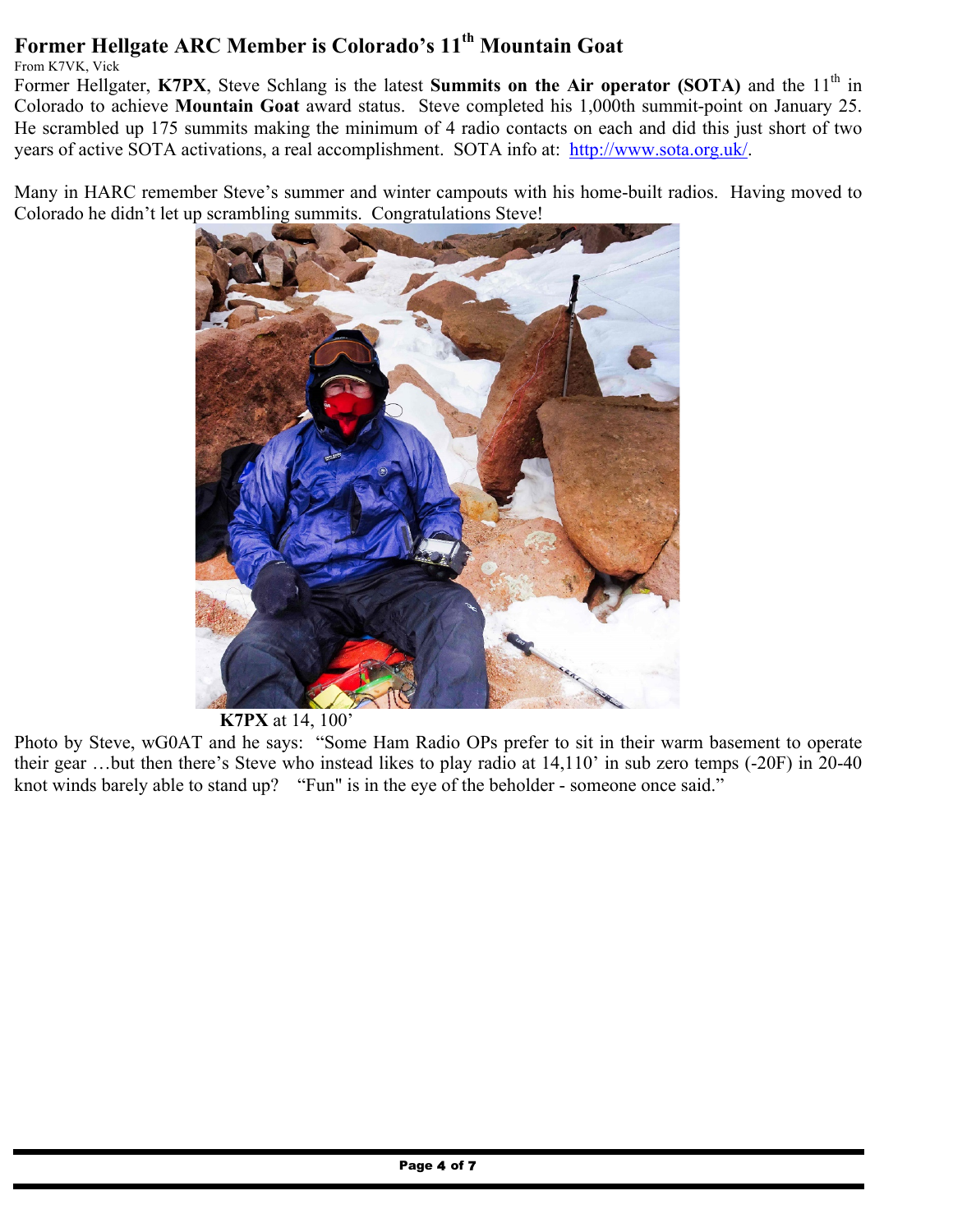### **About the Letter Sent to the ARRL Board**

HARC's HF Committee composed a letter to Northwest Division Director Jim Pace, K7CEX, stating our position on some of the current controversies surrounding actions of the ARRL Board of Directors and Officers in the past two years, or so. The letter was composed after considerable research, and a careful consideration of other letters, and, in at least two cases, email exchanges with authors of letters or statements. Many such letters, along with a good deal of related material, can be found at https://www.myARRLvoice.org.

The letter was received graciously by Mr. Pace, who responded immediately, and at some length. There followed a cordial dialogue with Mr. Pace via email. We took issue with some of his responses. However, he assured us that our views would be taken into account as he considered his participation in the Board meeting. That meeting took place in Newington CT, Jan.  $19<sup>th</sup>$  through the  $20<sup>th</sup>$ .

The minutes of that meeting, which have been published on the ARRL website, do show that some complaints about the League's leadership had effect. The principal results were, first, that the motions to amend the Articles of Association and Bylaws were tabled. They are to be reconsidered at the July meeting. Meanwhile, a committee is to study them and make recommendations. Presumably, that committee will take criticisms like ours into account. A second important action also appeared to be an immediate response to criticisms: the Board voted to strike two Bylaw provisions which critics had charged were designed to "muzzle" Board members. We also expressed dissatisfaction with H.R. 555, the bill on the power of Home Owners' Associations to restrict amateur radio operations passed by the House and now before the Senate. Nothing in the minutes shows any consideration of that legislation occurred.

Finally, ARRL President Rick Roderick, K5UR, published a response to criticisms like ours on the ARRL website on Jan. 15<sup>th</sup>. A link will be found under the "Other Voices" tab on the website listed above. We recommend that you read that statement. The "Note" is petulant, condescending, insulting and misleading. Speaking on my own behalf, I have so informed Mr. Pace, and told him that I believe that Mr. Roderick must immediately resign.

For those who may have missed the news, Tom Gallagher, ARRL C.E.O. for the past two years, resigned just prior to the January Board meeting, effective in March, citing the adverse effects on his income of the tax bill recently passed by Congress and signed into law by President Trump.

--Dick Walton, W7XT

#### **Letter Sent to the ARRL Board**

Jan. 11, 2018

Mr. Jim Pace K7CEX ARRL Northwestern Division Director P.O. Box 1602 Centralia WA 98531

#### Dear Mr. Pace:

We write in behalf of the Hellgate Amateur Radio Club of Missoula, Montana to express the Club's concern about proposed changes to the ARRL Articles of Association and Bylaws. We have been troubled by some of the actions taken by the League since Tom Gallagher's assumption of the CEO position. It is our opinion that some of the changes to the League's basic documents to be considered by the Board of Directors at its upcoming meeting portend further objectionable events.

By the standards of urban areas we are a small club, counting about 40 members, most of whom belong to the ARRL, some Life Members of many years. We are, however, a very active organization, one emphasizing public service. For example, we provide communications for several local athletic events, such as the YMCA River Bank Run and the Missoula Marathon. The latter event draws nearly 6000 runners from all over the U.S. and several foreign countries. It was recently voted the nation's premiere marathon. The communications we provide are essential to assuring the event's safety. For five years we provided critical communication for the Ovando Gran Fondo, a charity mountain bike ride benefitting the Missoula Symphony Orchestra. There is little cell phone service in the area of the ride and it is fraught with hazards, including the possibility of encountering grizzly bears. Hence, the VHF network of 16 or more stations covering the ride's nearly 60 mile course was invaluable: the Symphony Board and management would not have conducted the event without our service.

We believe in the value of amateur radio and have frequently demonstrated that value to our community. We would like to believe that amateur radio's future is in good hands, but recent actions of the League, and these proposed policy changes give us some doubts.

Many others have expressed in writing criticisms of some of the League's recent actions or failures. We urge you to pay careful attention to those criticisms and recommendations, according them proper respect. David Siddall's letter of January  $9<sup>th</sup>$  we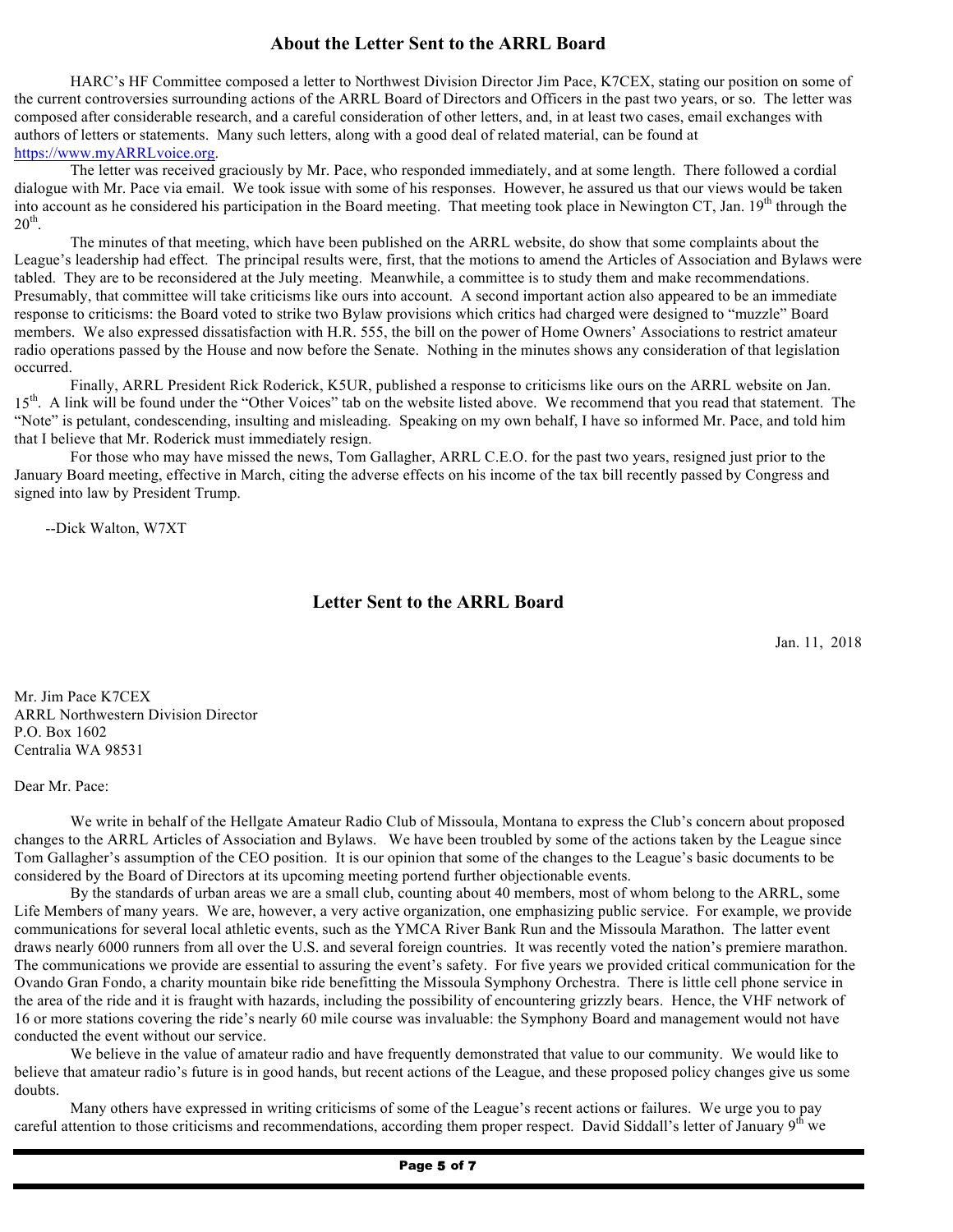believe worthy of special notice for its judiciousness and the experience his recommendations reflect. We ourselves attempt no exhaustive list of complaints; rather, we will focus on but a few of the items of contention particularly concerning to us. Most of these items arise in the proposed changes to the *ARRL Articles of Association* and *Bylaws*, including those submitted by Mr. Liscenco. We do wish to make a point germane to the League's participation in the preparation of H.R. 555, as well.

It is proposed that Article 12 of the *Article*s be amended to impose a duty to abide by the *ARRL Policy on Board Governance and Conduct of Members of the Board of Directors and Vice Directors*. We object to that measure, given the infirmities of the Policy. We discuss those infirmities below. Here we only note that the change proposed asserts that, "Directors, Vice Directors and Officers may be subject to removal or other appropriate sanctions for cause by vote of the Board of Directors as provided in the Bylaws." "For cause" implies only that reasons need be given, but the qualification is without substance unless the reasons that may be invoked are enumerated. Fairness and due process require that the types of reasons to which the Board would refer be clearly stated.

The language of Bylaw 2 suffers from the same deficiency. In addition it provides one faced with a revocation motion only "an opportunity to respond in writing." This is far too weak a defense provision given the seriousness of the action under consideration. One so charged must not only be given the chance to respond to the allegations in writing but: (a) to see the allegations in writing; (b) to be told who makes the allegations; (c) to cross examine the complainant(s) and any persons called by the claimant to support his allegations; (d) to present testimony in his behalf, and (e) to be represented by counsel.

We believe that there are serious flaws in the proposed *ARRL Policy on Board Governance and Conduct of Members of the Board of Directors and Vice Directors* Our copy shows this as "Appendix B." We do not recommend that the entire code be discarded; on the contrary, it has some reasonable and valuable features. However, the policy as proposed has two major faults: on the one hand, it attempts too much by being overly broad and vague, and on the other it offers too little in the way of provisions for defense against charges of violation.

In its second paragraph the policy statement asserts that, "Board members should conduct themselves and perform their duties with integrity, collegiality and care." In its attempt to cash out these vague notions, we find that they apparently imply, or include, "good faith, care and loyalty." The attempt to specify the "responsibilities" that these "legal duties" engender includes this gem: "Supporting actions taken by the Board even when the Board member did not or does not personally support the action taken…" Compliance with this duty lies beyond the capacity of the normal, healthy psyche, requiring that the Board member bifurcate himself into the "personal" being who objects to the measure approved by the Board, and the "public" being who endorses it. Perhaps a skilled actor could give a convincing appearance of the required "support," but most of us could not; more importantly, the intent of the language is not to require merely an appearance, of support, but its actuality.

The imposition of "collegiality" and "loyalty" duties is highly objectionable, being rife with the likelihood of serious abuses. Most any disagreement can lead to charges of lack of collegiality. Loyalty duties are defensible only in organizations where there is an orthodoxy, like religious orders, or organizations under constant threat. The ARRL meets neither of these requirements, though the language of the code sometimes gives the impression that its authors believed that the League meets both. For example, "Standards of Conduct," 1(b) states, "A member should take no action that could adversely affect the reputation or credibility of the ARRL, or discourage membership in the organization."

The policy statement's vagueness is compounded in its "Standards of Conduct" section when it adds to the broad and fuzzy concepts discussed above "dignity" and "professionalism."

As for allegations of violations of this code of conduct the proposal specifies how complaints are to be made, but offers nothing meaningful about their defense. In fact, the proposal states that complaints are to be handled, "…in accordance with Article XIII of the Bylaws." We are unable to find Article XIII in any version of the Bylaws included in the proposed language we have. There is a point 13 (Arabic numeral) that clearly does not apply. We are unable to discern any plausible enumeration of the elements of the Bylaws that would yield an applicable Article XIII.

The lack of specific language to consider increases our concern about the fairness and due process of any disciplinary proceeding brought on the basis of this code of conduct. Please refer to our comments about the proposed changes to the language of Article 12 of the *Articles of Association* and *Bylaw* 2. Mr. Pace, you may be sure that the League membership will be suspicious of any action taken against a Director or Officer on grounds of violations of the code in the form proposed, including these vague standards and the wholly inadequate defense provisions, especially when Board Members and Officers also are not permitted to disclose details of such actions in sufficient measure to assure the members that those charged were given fair treatment.

We turn now to the changes proposed by Mr. Liscenco, Hudson Division Director.

He would add to the Board of Directors the League's President and three Vice Presidents. We would find that acceptable only if these Officers are non-voting for all purposes.

He would add to the Executive Committee "one Vice President appointed by the President" and "the additional Vice Presidents" without voting rights. We are concerned that this may further dilute the voice of the membership in the governance of the League.

Mr. Liscenco would award the President and Vice Presidents voting rights on the Board of Directors except when their own positions are being filled. Again, we are afraid this dilutes the power of the membership in the governance of the League.

His proposal for modification of Bylaw 25 follows the logic of his earlier proposals to add to the Board's membership. We have serious reservations about this, and about his proposed amendment of Bylaw 40 for the same general reason.

It is germane to the overall subject to note here that we find nothing in the Bylaws about attendance at Board meetings by the membership. Are the Board's meetings open when not properly declared to be in executive session? If not, they certainly should be. It follows that full provisions for member attendance should be made in planning the meetings. As it stands, we were unable to find on